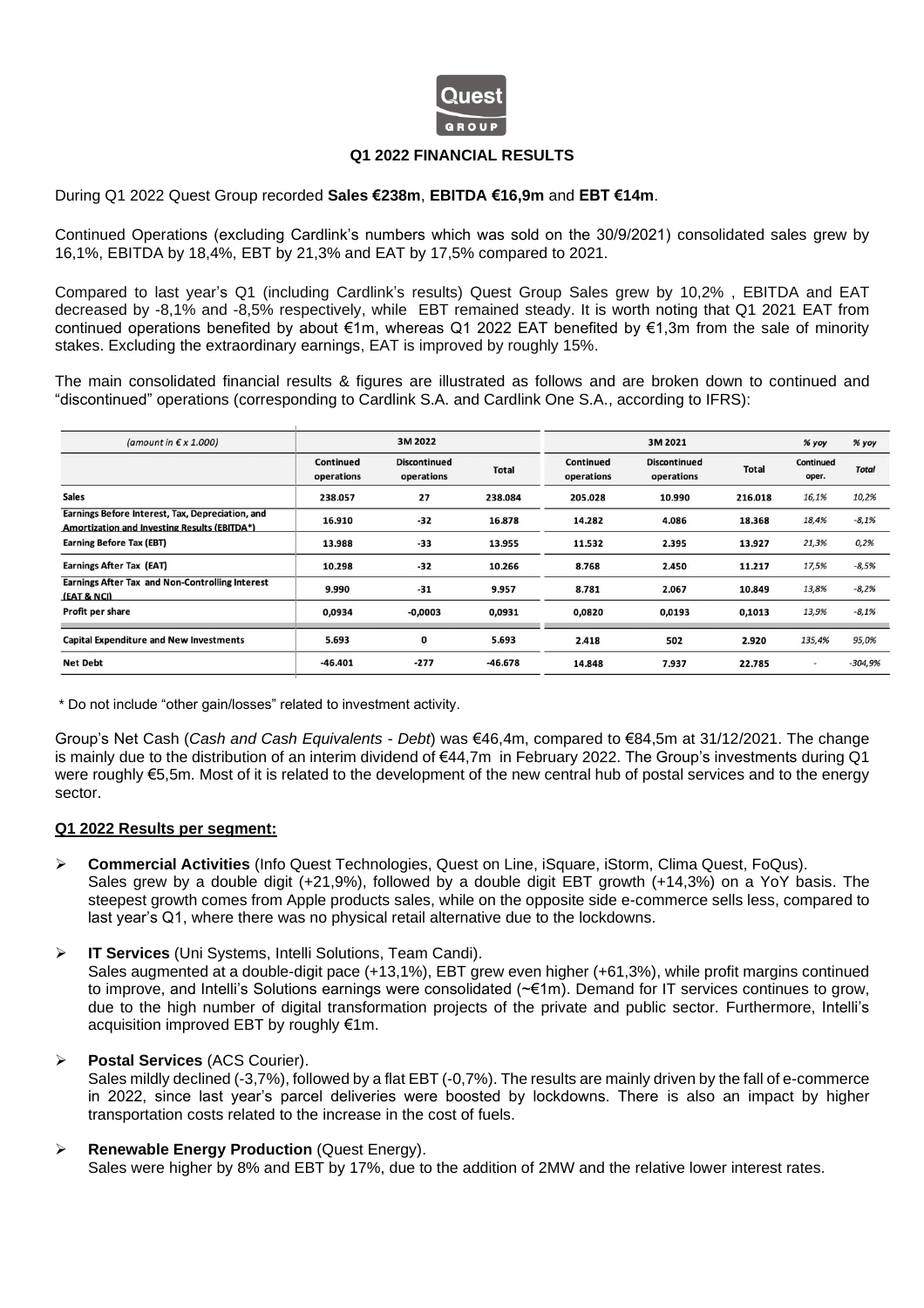## **Quest Holdings** (parent company).

Parent company revenues reached €419k. compared to €397k. last year. EBT were negative - €245k. compared to a profit of €851k. in 2021. The difference is mainly due to extraordinary profits of about €1 m. in 2021 from the sale of minority stakes.

# **2022 Outlook**

In more detail, the following outlook is estimated per segment:

**Commercial Activities**: For the full year we estimate a mild growth in sales, driven mainly by an increase of market share and the launch of new product categories followed by a similar to 2021 profitability. However, there are serious concerns about the consumption trends and the economy in general, given the impact of the energy cost and the war in Ukraine.

**IT Services:** For 2022 a further growth in sales and profitability is foreseen, driven by a high demand for services in Greece and abroad. Intelli Solutions is expected to further assist the segment's growth, having an EBITDA contribution of more than €1,2m.

**Postal Services:** For the full 2022, we estimate flat or mildly increased sales and a flat or slightly lower profitability impacted mainly by the higher transportation costs. This segment will also be adversely impacted by a possible recession and a drop in consumption.

**Renewable Energy Production:** The company increased its installed base in 2022 reaching 30MW. Further growth is planned for 2022 targeting a total output power of more than 32MW while a mild growth is expected for all the result figures.

On aggregate, we estimate a mild growth in sales for 2022 and a compression in profit margins which will lead to the same or slightly lower profitability compared to last year. The current outlook assumes that there will be no further deterioration of the economy, the war in Ukraine, the inflation in energy prices and goods and the impact in consumption trends. It must be noted that the Group has a solid commercial and financial position to successfully address any further challenges that might arise.

The Group's cash position is solid, having above €200m in cash and available credit lines, allowing a non-disrupted continuation of its planned investments. Furthermore, the Group distributed an interim dividend to its shareholders of total €45m (€1,25/ share).

Quest Group's management will host a conference call to present and discuss the Q1 2022 Financial Results, on Thursday 26<sup>th</sup> of May 2022, at 15:30 Athens time.

- GR participants dial in: + 30 213 009 6000
- UK participants dial in: +44 203 059 5872
- US Participants dial in: +1 516 447 5632